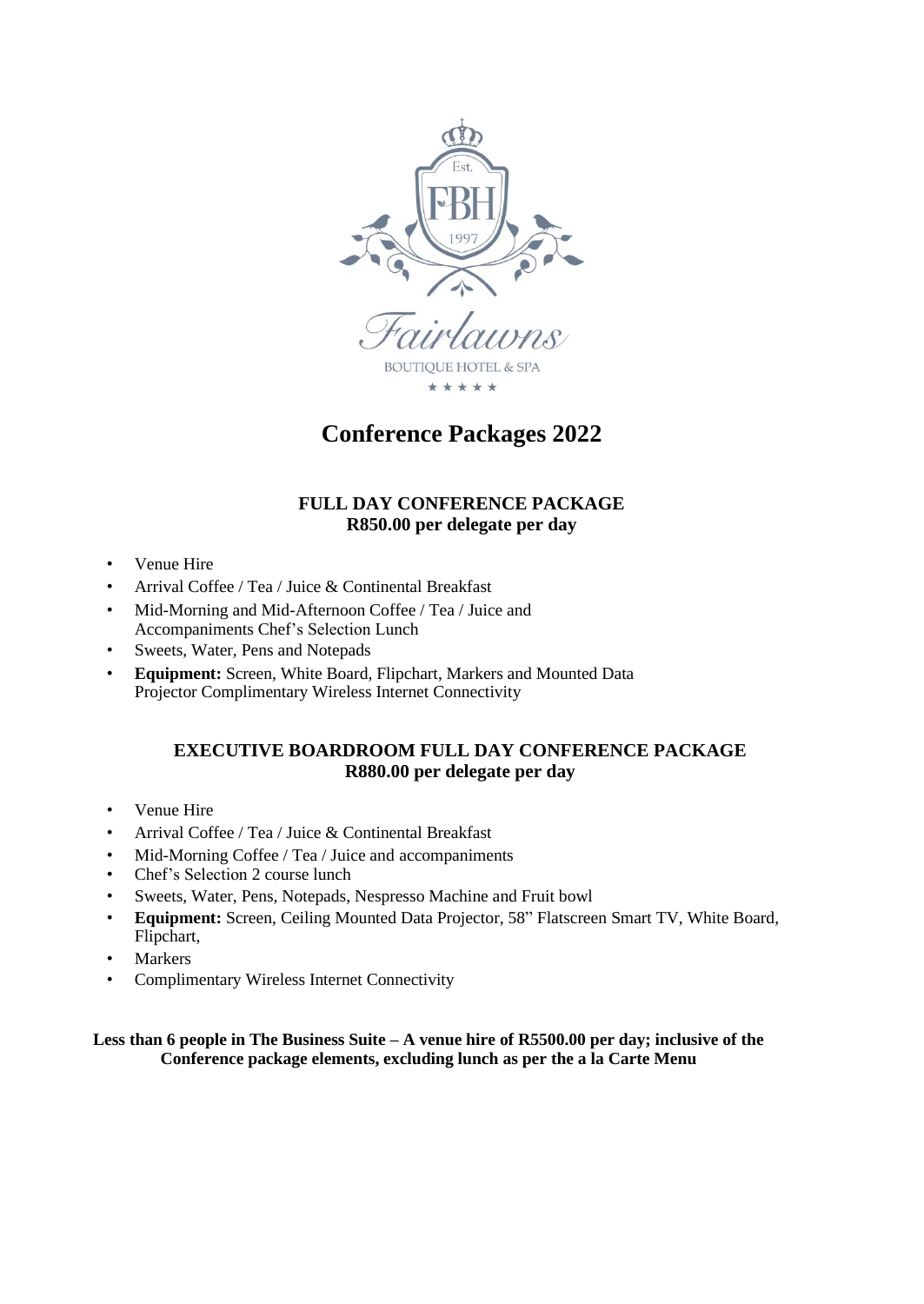## **HALF DAY CONFERENCE PACKAGE R720.00 per delegate per day**

- Venue Hire
- Arrival Coffee / Tea / Juice & Continental Breakfast
- Mid-Morning **OR** Mid-Afternoon Coffee / Tea / Juice and Accompaniments Chef's Selection Lunch
- Sweets, Water, Pens and Notepads
- **Equipment:** Screen, White Board, Flipchart, Markers and Mounted Data Projector Complimentary Wireless Internet Connectivity

#### **24 HOUR CONFERENCE PACKAGE R4350 per delegate** *(half day)*

- Grand Chateau Suite Single Accommodation Continental Breakfast on arrival
- Chef's Selection Dinner
- **Conference:** Venue Hire
- Mid-Morning **OR** Mid-Afternoon Coffee / Tea / Juice and Accompaniments Chef's Selection Lunch
- Sweets, Water, Pens and Notepads
- **Equipment:** Screen, White Board, Flipchart, Markers and Mounted Data Projector Complimentary Wireless Internet Connectivity

| <b>VENUE</b>          | <b>DIMENSIONS</b>            | <b>CAPACITY</b>                                                           |                                  | <b>VENUE</b><br><b>HIRE</b> |
|-----------------------|------------------------------|---------------------------------------------------------------------------|----------------------------------|-----------------------------|
| <b>Business Suite</b> | $L6$ m x W5m                 | Boardroom                                                                 | 10                               | R <sub>13</sub> ,500        |
| Protea Boardroom      | L7.98m x W5.96m x<br>H3.55m  | U-Shape                                                                   | 14                               | R8 800                      |
| Aloe                  | L14.73m x W9.03m x<br>H3.58m | Cinema<br>Schoolroom<br>Cabaret<br>U-Shape                                | 30<br>30<br>36<br>30             | R <sub>13</sub> ,500        |
| Strelitzia            | L14.85m x W9.05m x<br>H3.64m | Cinema<br>Schoolroom<br>Cabaret<br>U-Shape<br><b>B</b> anquet<br>Cocktail | 30<br>30<br>36<br>30<br>30<br>30 | R13,500                     |

# **Venue Hire 2022**